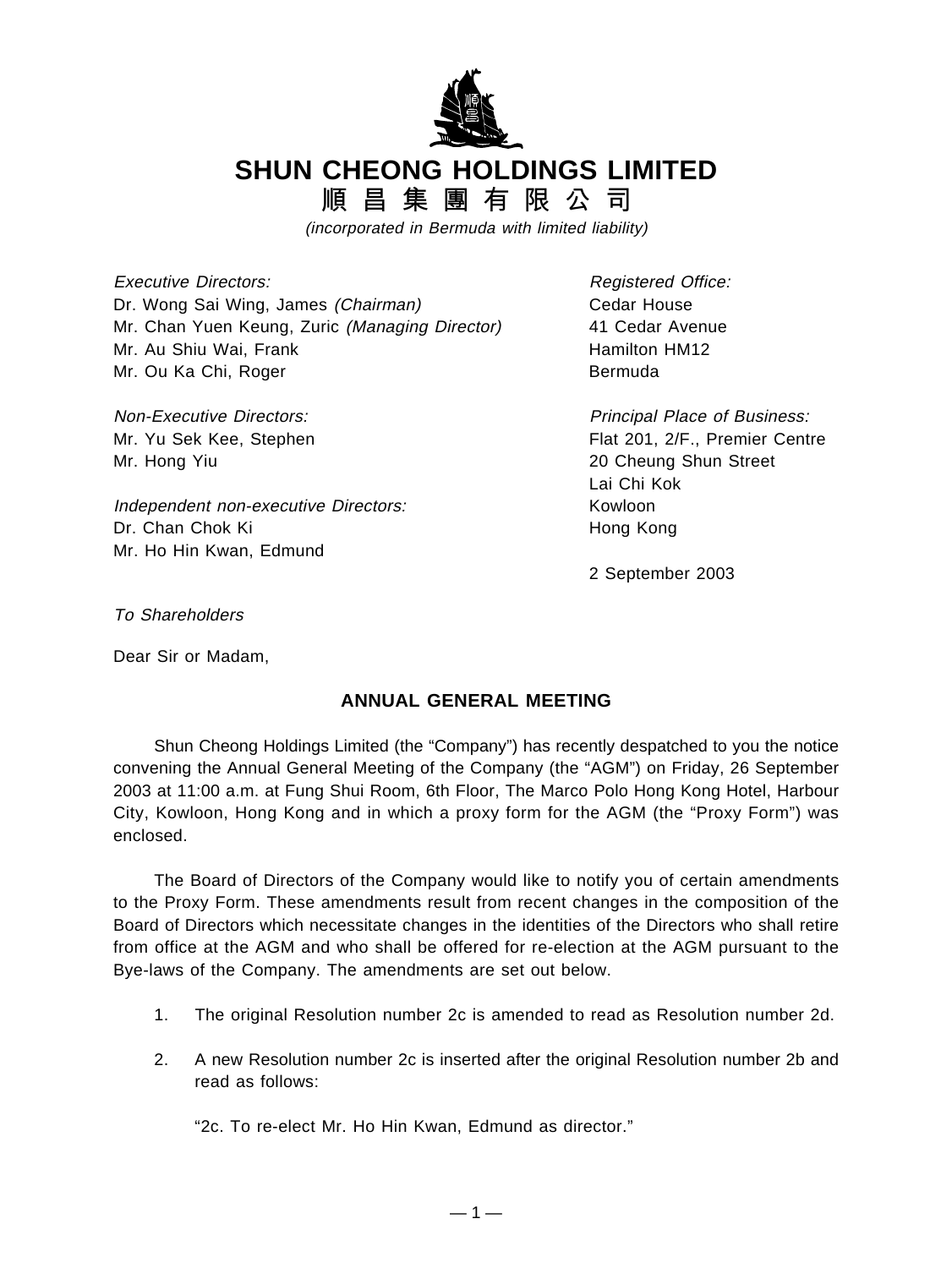## **NEW PROXY FORM**

A new proxy form (revised on 2 September 2003) coloured in ORANGE is enclosed herewith for your completion if necessary, and will be adopted in the AGM for the voting purposes.

**To ensure that any person appointed as your proxy has clear instructions from you please DO NOT USE THE WHITE COLOURED proxy form recenty sent to you. PLEASE USE THE ORANGE COLOURED proxy form enclosed.**

> Yours faithfully, For and on behalf of **Shun Cheong Holdings Limited Chan Yuen Keung, Zuric** Managing Director